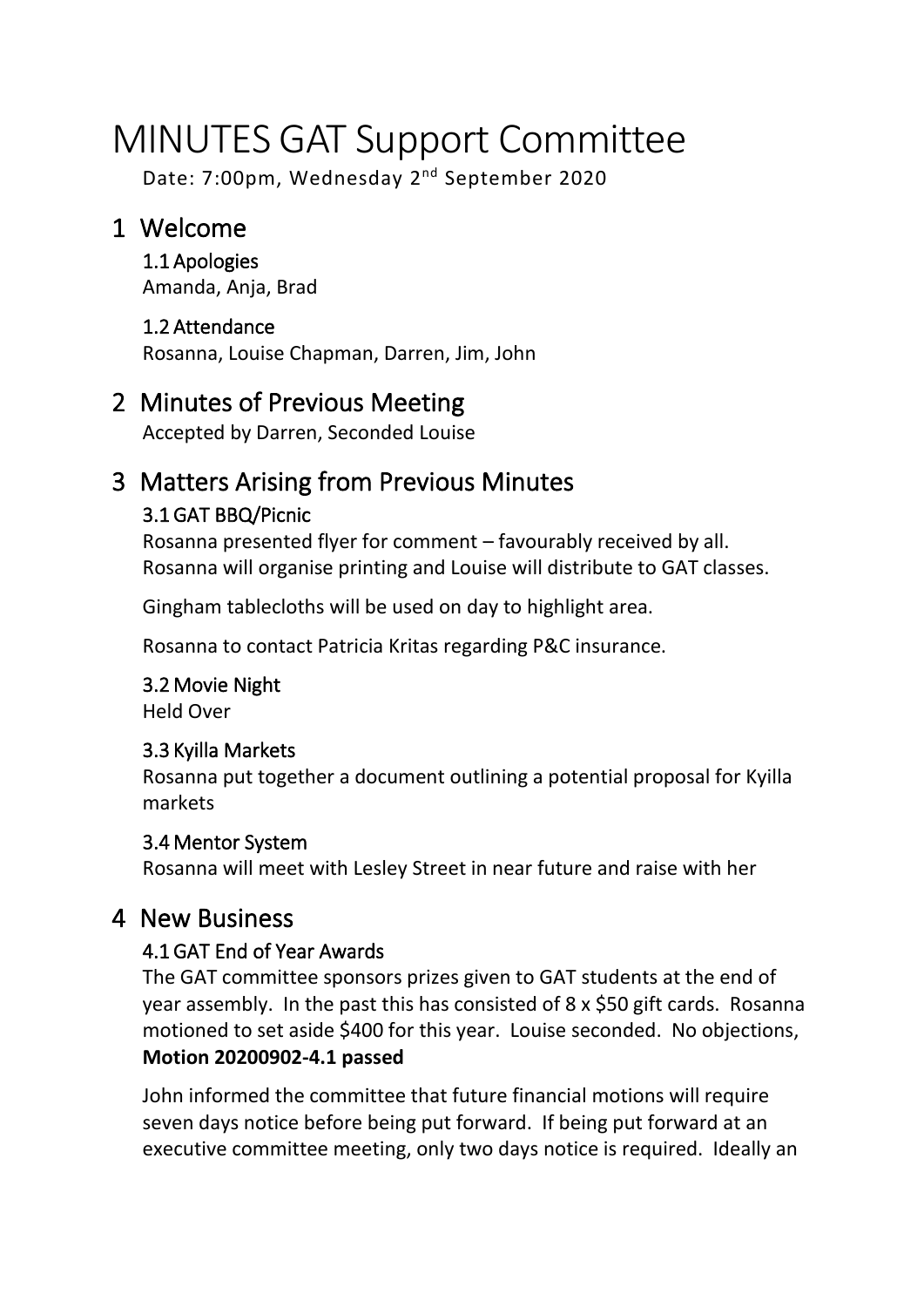agenda would be put out 7 days before a committee meeting listing proposed financial motions.

#### 4.2 GAT Student Induction for 2021 Year 7s

Rosanna will be presenting at the GAT student induction on Wednesday 9th September. Families will be invited to attend the coming GAT BBQ Picnic.

## 5 Reports

## 5.1 Gifted and Talented Education Coordinator

Louise presented written report as attached.

#### 5.2 Treasurers Report

No change since last meeting.

#### 6 Next Meeting

Wednesday 28th October 2020, 7:00PM

### 7 Meeting closed

Meeting closed at 7:55pm

## Financial Motions

**20200902-4.1** - \$400 to purchase 8 x \$50 gift cards for GAT awards (refer item 4.1 in minutes)